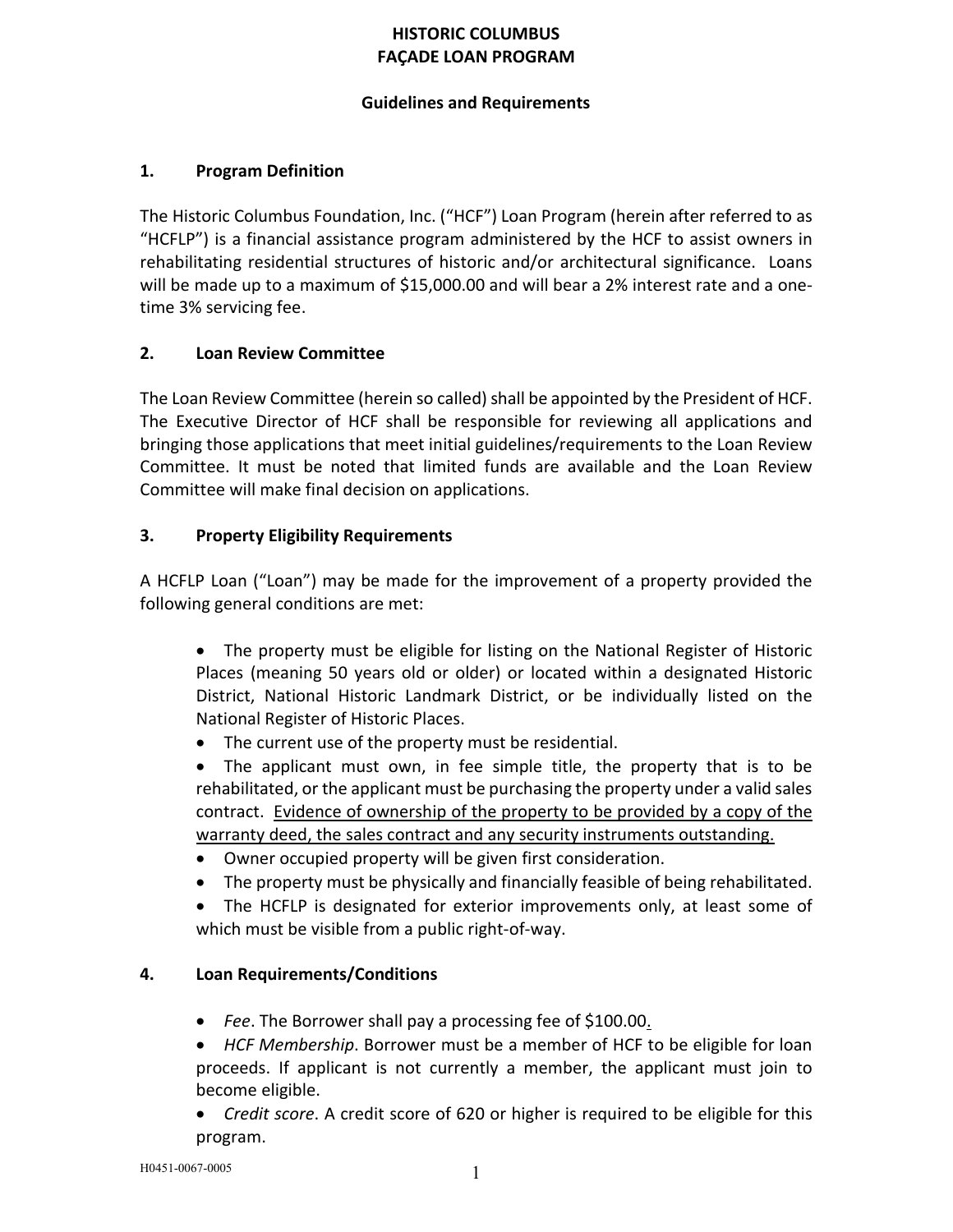• Priority in rehabilitation will be as follows:

1. Correction of violations of Rehabilitation Standards and Southern Standards and City Building Codes.

- 2. Correction of incipient health and safety problems.
- 3. General Property improvements.
- *Approval.* The Loan Review Committee must approve the quality of the proposed changes.

 *Project Work Plan*. A Work write-up of the proposed rehabilitation work must be approved by the Loan Committee and in the form required thereby.

 *Use of Proceeds*. The Borrower shall agree to use the loan proceeds only to pay for costs of services and materials necessary to carry out the rehabilitation work identified in the project work plan. Proceeds shall not be used to pay expenses for work completed prior to Loan approval. Borrowers shall not be paid for their own labor. (No Sweat Equity.)

 *Permit Requirements*. For work other than general maintenance of property. (1.) All work shall be done under a building permit(s) issued by Columbus, Georgia (2.) Certificates of Appropriateness must be obtained from the Board of Historic and Architectural Review. (Where applicable.)

 *Inspections.* The Borrower shall permit inspection of the property by Columbus, Georgia employees for compliance with all City codes and ordinances pertaining to property maintenance and safety standards. The Borrower shall permit inspection of the property by HCF and/or its employees, agents and representatives.

 *Records.* The Borrower shall keep records of payments and receipts in connection with the rehabilitation work. Copies of payments to contractors shall be submitted to HCF at the time of project completion.

 *Work Completion*. The rehabilitation work must be completed in three months from the time the Loan is initially funded.

## 5. Funding/Loan Amounts

The Executive Committee of HCF shall determine on a yearly basis the amount of funds available for rehabilitation loans.

## 6. Application Process

Applications must be submitted by Homeowner in a form provided by the Loan Review Committee. The Loan Review Committee will review applications and applicants will usually be notified within 2 weeks.

## 7. Disbursement of Loan Proceeds

Monies will be disbursed at date of loan closing. Historic Columbus reserves the right to inspect property until loan maturity.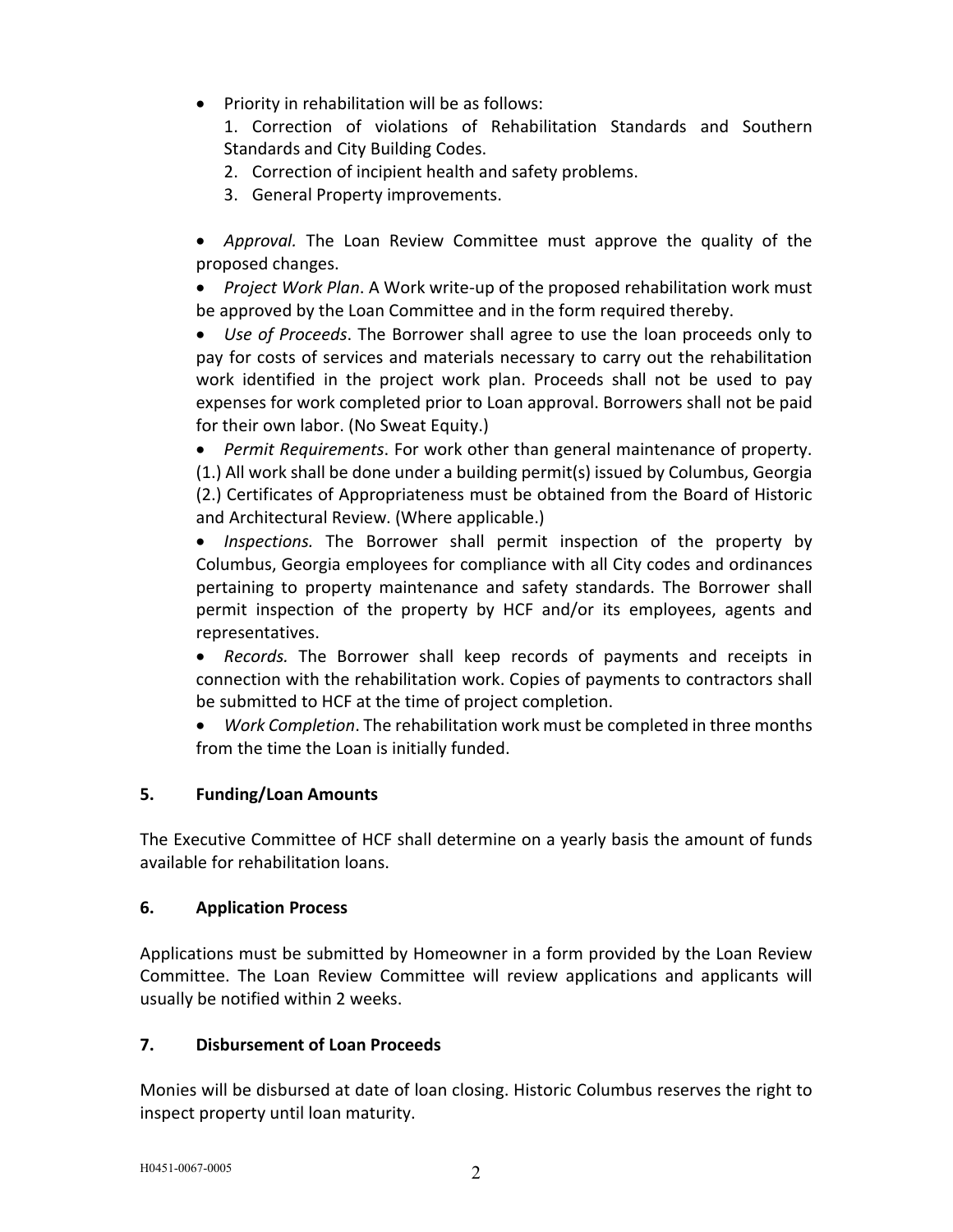### 8. Terms of Payment

• The maximum term of repayment shall be sixty (60) months, payable in equal consecutive monthly installments.

• The Loan will bear a 2% interest rate.

• Such monthly payments must be paid on or before the first  $(1<sup>st</sup>)$  day of each month until the full amount of the Loan is paid.

 Should the Borrower fail to make the monthly payments on or before the tenth (10<sup>th</sup>) day of each month, the Note shall be in default, and HCF may declare the unpaid principal balance immediately due and payable and will have such other rights and remedies as may be available according to the laws of the State of Georgia.

• Payments will begin on the first  $(1^{st})$  day of the month following the date of the Note.

 Note will be in default if construction is not complete within three months from the date of the Promissory Note.

 The Loan will be serviced by Neighborworks Columbus and will bear a 3% servicing fee.

### 9. Security and Security Position

• The Loan will be evidenced by a Promissory Note.

 The Promissory Note is not assignable or transferable by the Borrower. If the Borrower sells or otherwise disposes of title to subject property the full amount of the unpaid balance shall be due and payable upon the closing of the sale.

 The Loan will be secured by the real property for which the proceeds will be used. Borrower and any other owner of the Real Property shall execute and deliver, in proper form for recording a security deed in form and content satisfactory to HCF, shall pay the cost of recording same and all applicable intangible taxes.

Borrower

Date: \_\_\_\_\_\_\_\_\_\_\_\_\_\_\_\_\_\_\_

\_\_\_\_\_\_\_\_\_\_\_\_\_\_\_\_\_\_\_\_\_\_\_\_\_\_\_\_\_\_\_\_\_\_\_\_\_\_\_\_\_\_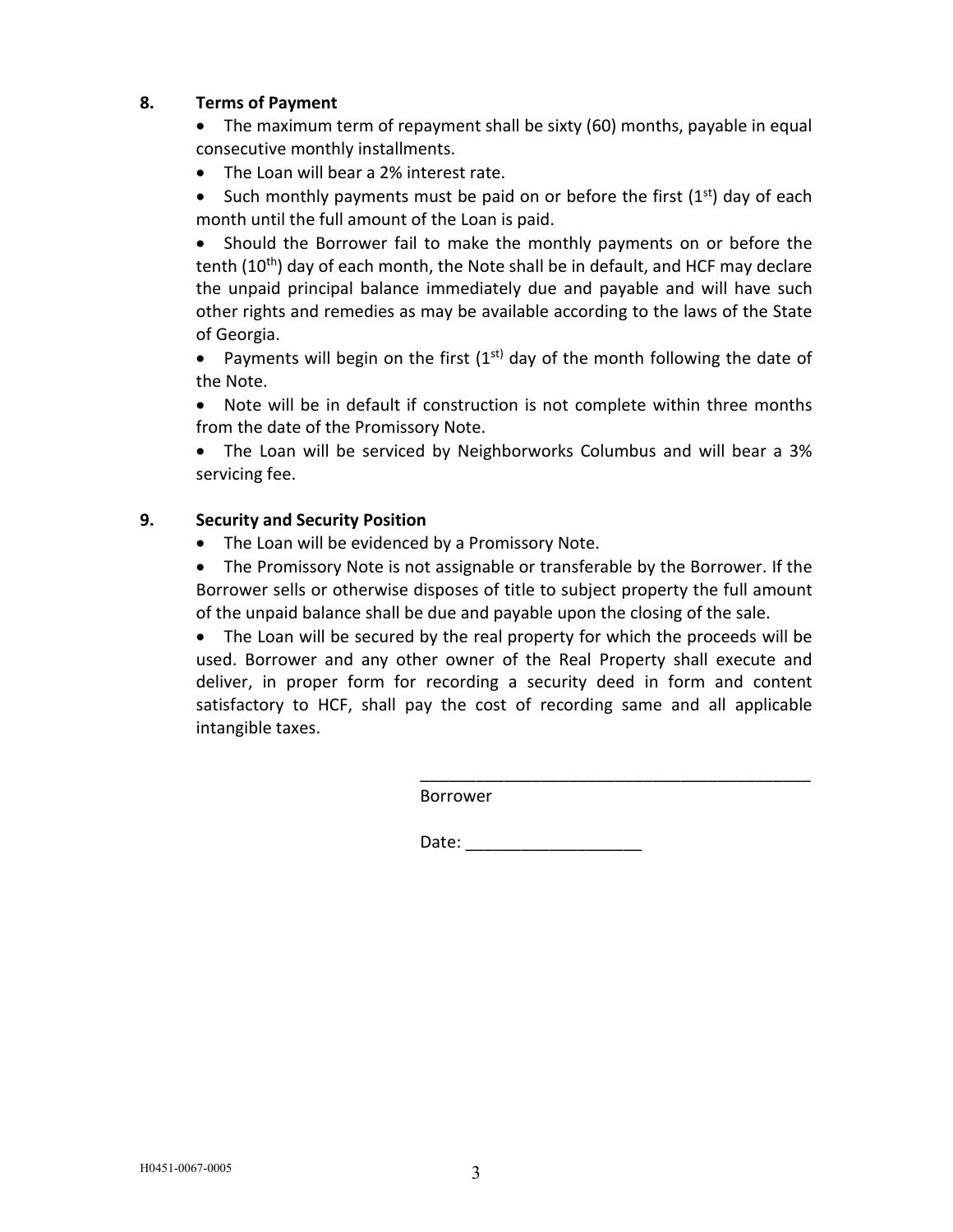### HISTORIC COLUMBUS LOAN PROGRAM LOAN APPLICATION

I (we) hereby apply for a loan in the amount of \$\_\_\_\_\_\_\_\_\_\_\_\_\_\_\_\_\_\_\_\_\_\_\_\_ for the purpose of improving the residential building located at \_\_\_\_\_\_\_\_\_\_\_\_\_\_\_\_\_\_\_\_\_\_\_\_\_\_\_\_\_\_\_\_ in Columbus, Georgia. I (we) certify that:

- 1. the property is eligible for listing on the National Register of Historic Places (meaning 50 years old or older) or located within a designated Historic District, National Historic Landmark District, or be individually listed on the National Register of Historic Places.
- 2. the property has historic or architectural significance;
- 3. evidence of ownership or a sales contract is attached; and
- 4. it is feasible physically and financially to rehabilitate this property.

A work write-up is attached in the form prescribed by the Loan Committee. All of the requirements of paragraph 4 of the Historic Columbus Loan Program, "Guidelines and Requirements" have been or will be met. A credit application is attached.

| Work will begin no later than                                                | and be |
|------------------------------------------------------------------------------|--------|
| completed no later than ninety (90) calendar days thereafter. The work to be |        |
| performed is as follows:                                                     |        |

\_\_\_\_\_\_\_\_\_\_\_\_\_\_\_\_\_\_\_\_\_\_\_\_\_\_\_\_\_\_\_\_\_\_\_\_\_\_\_\_\_\_\_\_\_\_\_\_\_\_\_\_\_\_\_\_\_\_\_\_\_\_\_\_\_\_\_\_\_\_

All materials will be good quality, securely fastened, and all work will be performed in a good, workmanlike manner. Loan proceeds may be drawn upon satisfactory completion of the work or as permitted by paragraph 7 of the "Guidelines and Requirements."

The Loan Application and "Guidelines and Requirements" form signed by the owner on\_\_\_\_\_\_\_\_\_\_\_\_\_\_\_\_\_\_\_\_\_\_\_\_ and approved by the HCF Loan Committee on constitutes the agreement between the parties.

\_\_\_\_\_\_\_\_\_\_\_\_\_\_\_\_\_\_\_\_\_\_\_\_\_\_\_\_\_\_\_\_\_\_\_\_\_\_\_\_\_\_\_\_

\_\_\_\_\_\_\_\_\_\_\_\_\_\_\_\_\_\_\_\_\_\_\_\_\_\_\_\_\_\_\_\_\_\_\_\_\_\_\_\_\_\_\_\_

\_\_\_\_\_\_\_\_\_\_\_\_\_\_\_\_\_\_\_\_\_\_\_\_\_\_\_\_\_\_\_\_\_\_\_\_\_\_\_\_\_\_\_\_

\_\_\_\_\_\_\_\_\_\_\_\_\_\_\_\_\_\_\_\_\_\_\_\_\_\_\_\_\_\_\_\_\_\_\_\_\_\_\_\_\_\_\_\_

\_\_\_\_\_\_\_\_\_\_\_\_\_\_\_\_\_\_\_\_\_\_\_\_\_\_\_\_\_\_\_\_\_\_\_\_\_\_\_\_\_\_\_\_

(Applicant)

(Date)

(approved/disapproved)

(Loan Committee)

(Date)